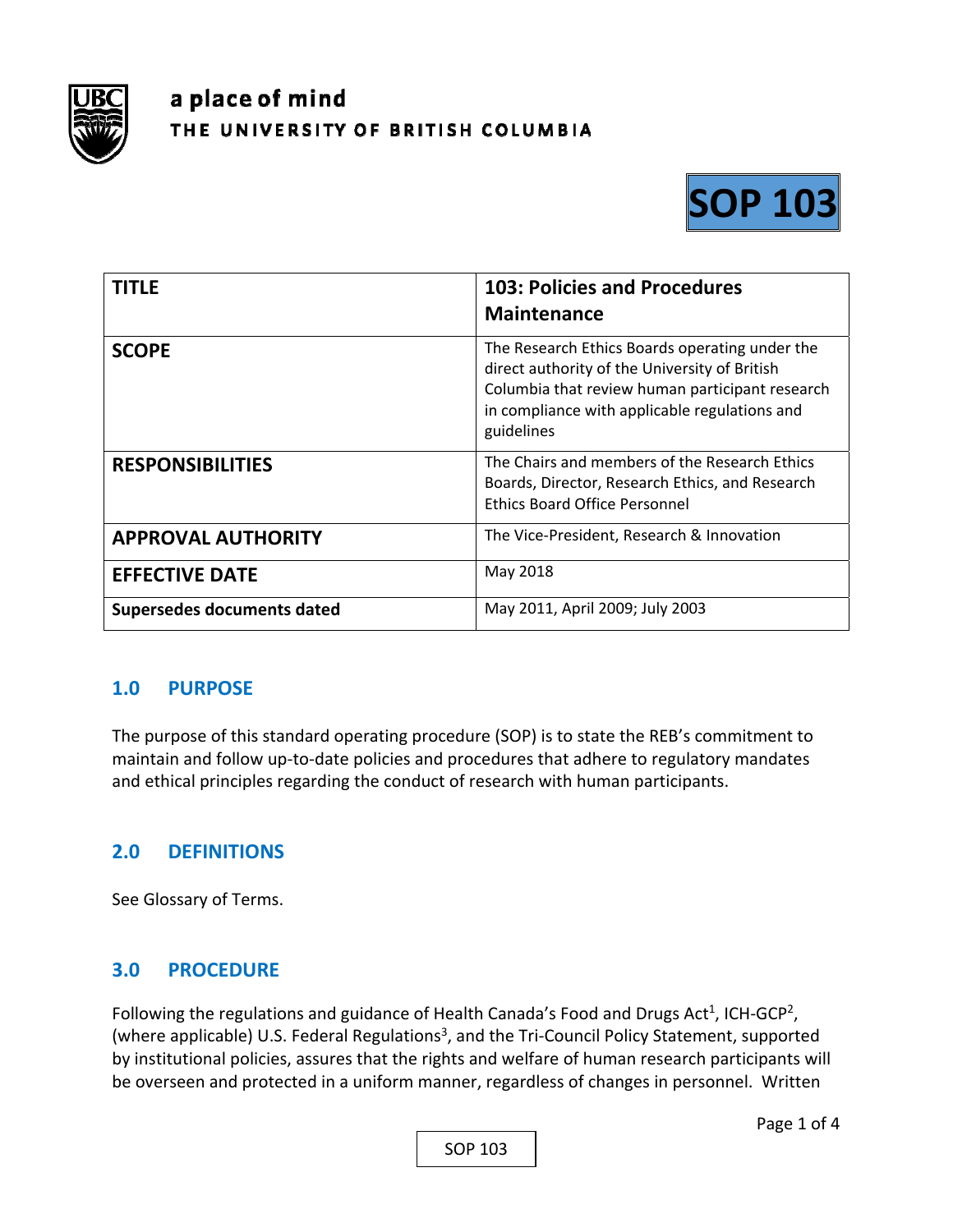procedures must be in place to ensure that the review, oversight, and documentation of research involving human participants is of the highest quality and integrity.

Standard operating policies (SOPs or Policies) and procedures provide the framework for the ethical and scientifically sound conduct of research involving human participants.

### **4.0 SPECIFIC POLICIES**

#### **4.1 Development, Review, Revision and Approval of Policies and Procedures**

- **4.1.1** Policies will be reviewed by the appropriate Institutional Official(s) at intervals established by the Director, Office of Research Ethics in consultation with the Chairs of the REBs. The qualified REB Office Personnel will review the SOPs at least once every two years. Applicable SOPs will be reviewed sooner if changes to regulations, guidelines, or standard practice warrant revisions or the creation of new SOPs;
- **4.1.2** Changes to regulations, federal or international ethical guidelines, or research practice as well as changes to REB or administrative policies and procedures of the University of British Columbia may require a new policy or a revision to a previously issued policy;
- **4.1.3** The qualified REB Office Personnel will make the necessary modifications to existing SOPs, or draft a new SOP(s). SOPs are controlled documents and new drafts will be indicated by the addition of "DRAFT version date" and removal of the previous "Final Version Date";
- **4.1.4** The revised SOP(s) will be circulated to the REB Office Personnel and REB Chair or designee, as well as REB members (as appropriate) for review. Comments will be incorporated into a new version with an updated version date;
- **4.1.5** Once the SOP content is approved, the draft version date will be removed and the date of the approved version will be entered as the "Final Version Date". The history of revisions will be recorded in the 'SOP History' section of each SOP;
- **4.1.6** Signatures on the SOP as determined by organizational policy will denote SOP approval. A new final version of the SOP supersedes any previous versions.

#### **4.2 Policy Dissemination and Training**

**4.2.1**  When new or revised SOPs and associated guidance documents are approved, they will be disseminated to the appropriate individuals and departments identified in the "Responsibilities" section of each SOP;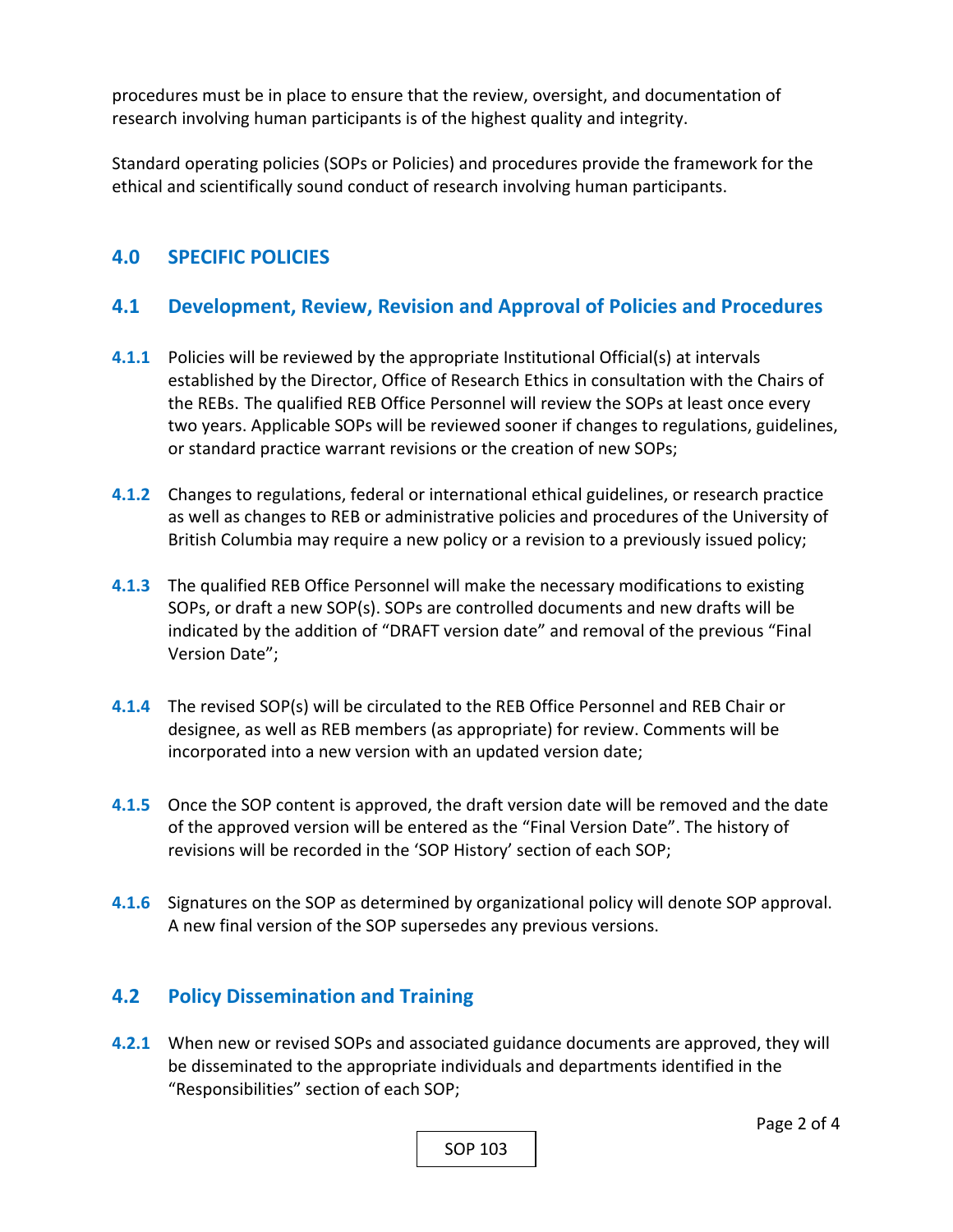- **4.2.2** The SOPs will be available to Researchers and researcher sites, Sponsors and Regulatory Authorities as required;
- **4.2.3**  Qualified REB Office Personnel will train members of the REB and REB Office Personnel on any new or revised policy and or relevant procedure, as applicable;
- **4.2.4**  Each new REB member must review all applicable policies and procedures prior to undertaking any responsibilities as an REB member;
- **4.2.5**  Each new REB Office Personnel must review all applicable policies and procedures prior to undertaking any responsibilities within the REB office;
- **4.2.6**  Evidence of training must be documented;
- **4.2.7**  The REB office shall maintain all documentation of SOP training.

#### **4.3. Forms, Memos and Guidance Documents**

Forms are used to:

- ensure that policies are integrated into the daily operations of research and review throughout the UBC system; and
- enable REB Office Personnel to manage review, tracking, and notification functions consistently.

Standardized online RISe (Research Information Services) forms used by all of the UBC‐affiliated REBs include the REB application forms, and all post‐approval activity forms including notices of completion, renewals, amendments, requests for information and requests for acknowledgement. Changes to these forms are reviewed and approved by the Director, Research Ethics, in consultation with the UBC REB Chairs and/or REB Office Personnel where appropriate.

- **4.3.1** Forms such as checklists and worksheets may be developed to facilitate compliance with the SOPs and to ensure that policies are integrated into daily operations. Forms may be either controlled or non‐controlled;
- **4.3.2** Memos and guidance documents may be developed to provide guidance for the interpretation and implementation of the SOP;
- **4.3.3** Memos and guidance documents will be made available to the Researchers and researcher sites as applicable;